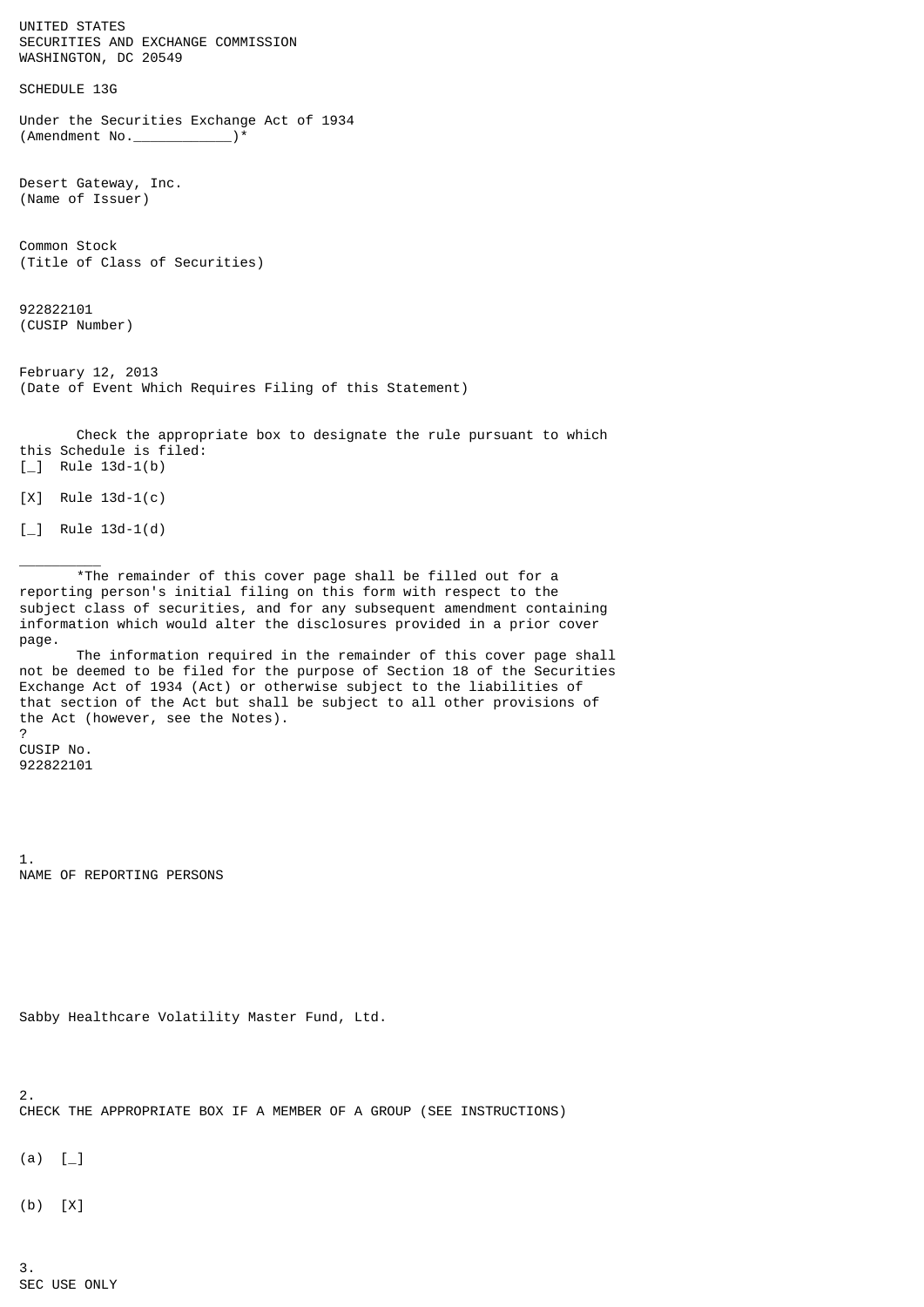4. CITIZENSHIP OR PLACE OF ORGANIZATION

Cayman Islands

NUMBER OF SHARES BENEFICIALLY OWNED BY EACH REPORTING PERSON WITH

5. SOLE VOTING POWER

0

6. SHARED VOTING POWER

1,208,842

7. SOLE DISPOSITIVE POWER

 $\Theta$ 

8. SHARED DISPOSITIVE POWER

1,208,842

9. AGGREGATE AMOUNT BENEFICIALLY OWNED BY EACH REPORTING PERSON

1,208,842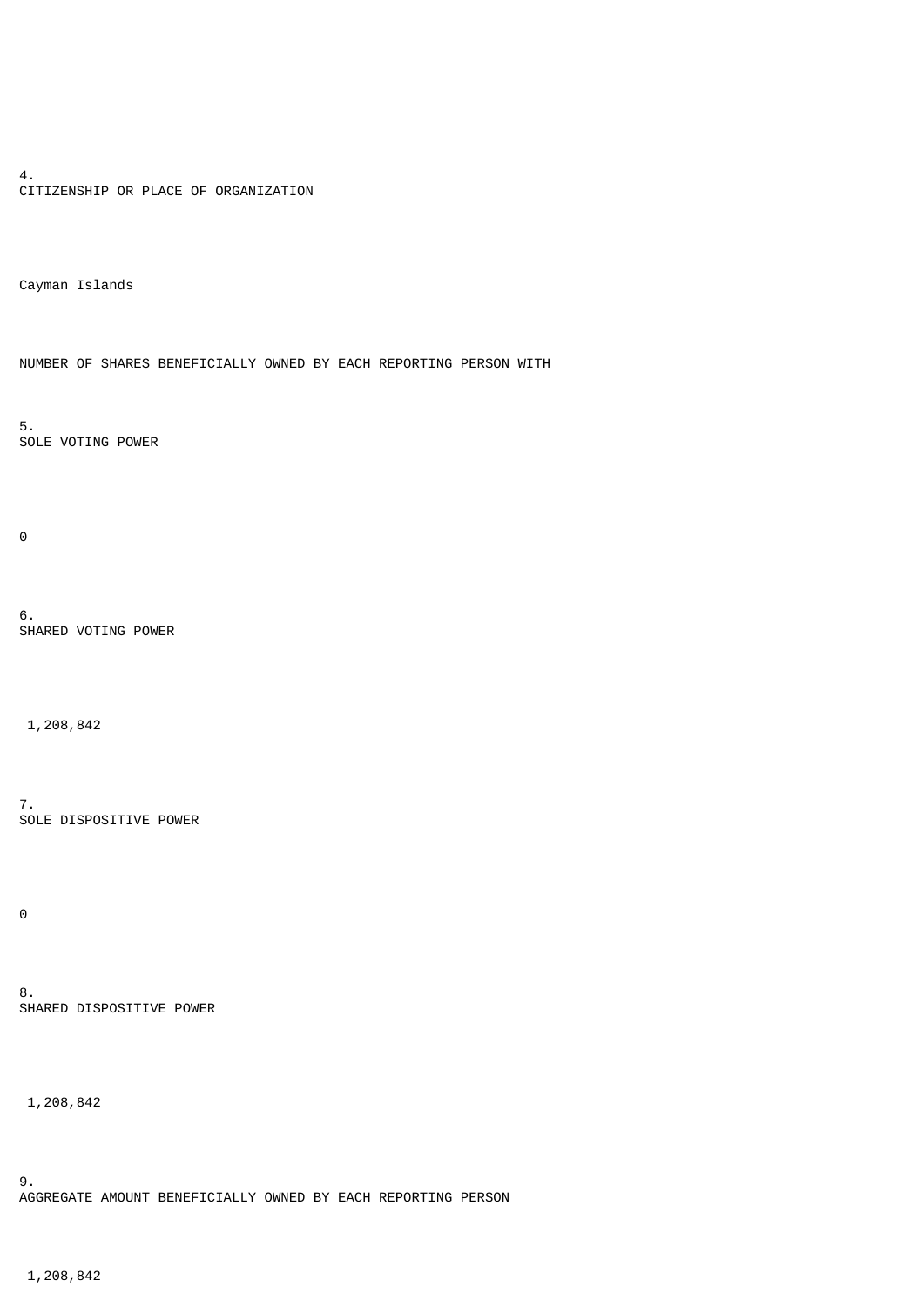10. CHECK BOX IF THE AGGREGATE AMOUNT IN ROW (9) EXCLUDES CERTAIN SHARES (SEE INSTRUCTIONS)

 $[-]$ 

11. PERCENT OF CLASS REPRESENTED BY AMOUNT IN ROW (9)

9.99

12. TYPE OF REPORTING PERSON (SEE INSTRUCTIONS)

CUSIP No. 922822101

1. NAME OF REPORTING PERSONS

CO?

Sabby Management, LLC

2. CHECK THE APPROPRIATE BOX IF A MEMBER OF A GROUP (SEE INSTRUCTIONS)

 $(a)$   $[-]$ 

(b) [X]

3. SEC USE ONLY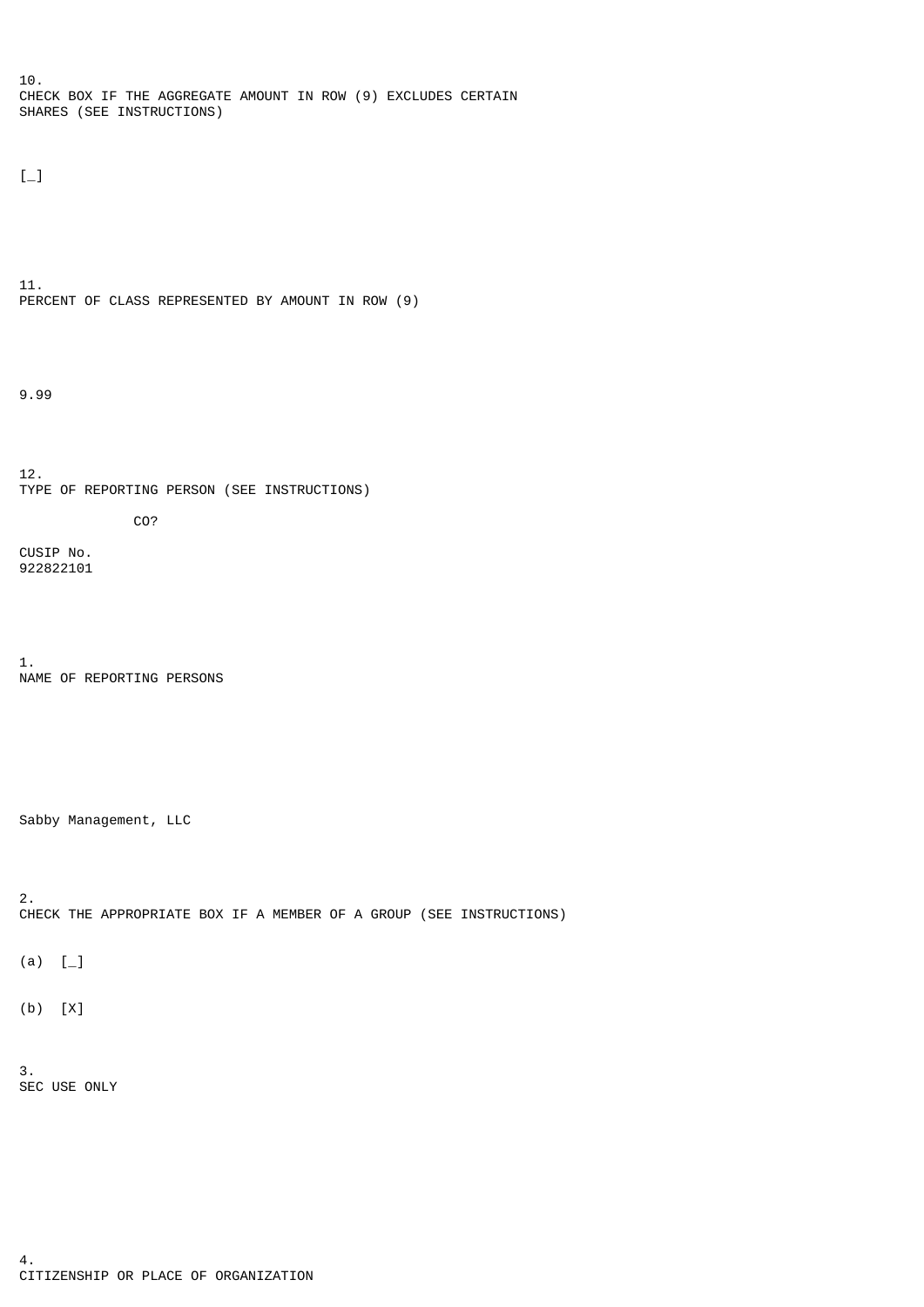Delaware, USA

NUMBER OF SHARES BENEFICIALLY OWNED BY EACH REPORTING PERSON WITH

5. SOLE VOTING POWER

 $\Theta$ 

6. SHARED VOTING POWER

1,208,842

7. SOLE DISPOSITIVE POWER

 $\Theta$ 

8. SHARED DISPOSITIVE POWER

1,208,842

9. AGGREGATE AMOUNT BENEFICIALLY OWNED BY EACH REPORTING PERSON

1,208,842

10. CHECK BOX IF THE AGGREGATE AMOUNT IN ROW (9) EXCLUDES CERTAIN SHARES (SEE INSTRUCTIONS)

 $[-]$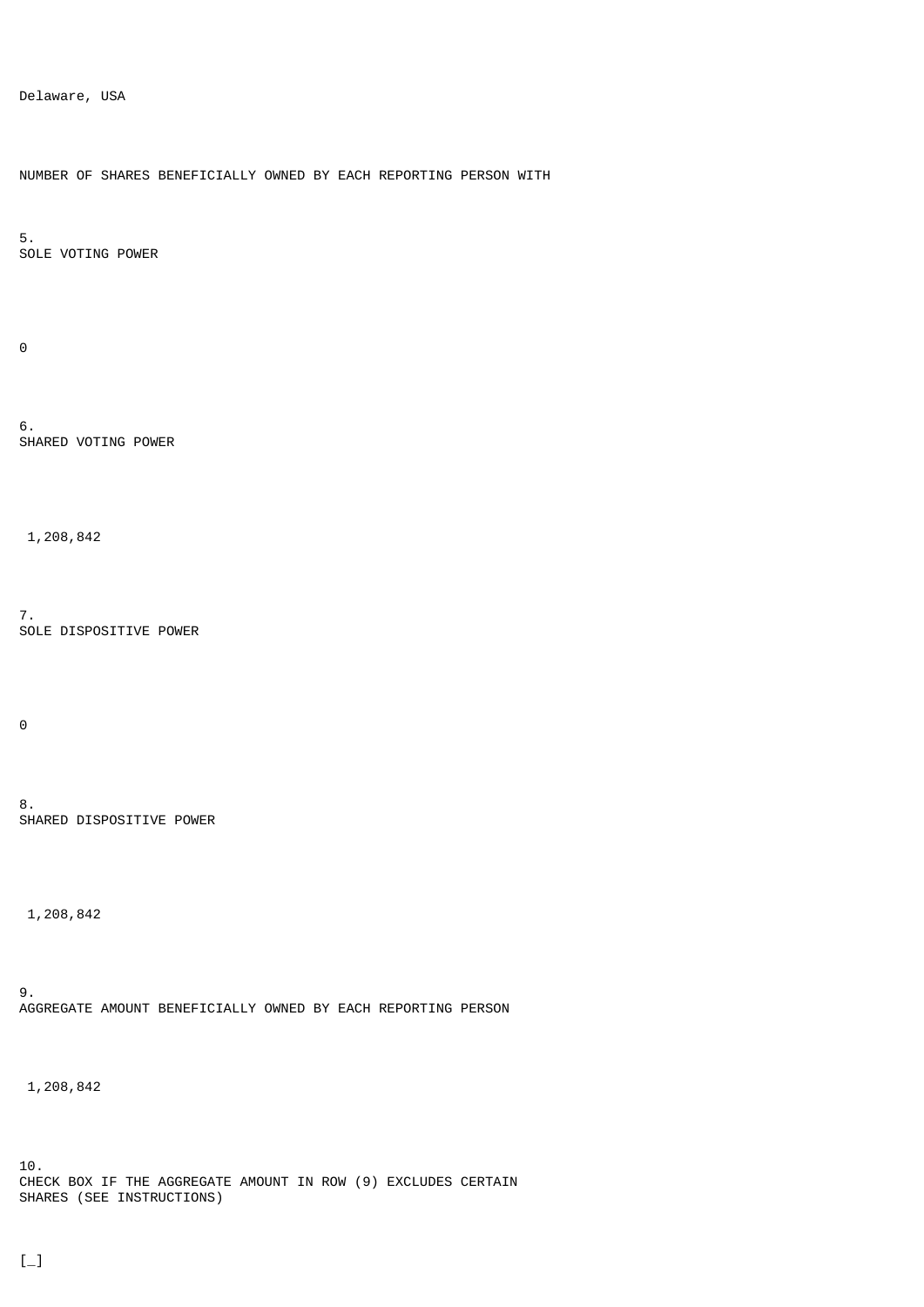11. PERCENT OF CLASS REPRESENTED BY AMOUNT IN ROW (9)

9.99

12. TYPE OF REPORTING PERSON (SEE INSTRUCTIONS) OO CUSIP No.

1. NAME OF REPORTING PERSONS

Hal Mintz

922822101

2. CHECK THE APPROPRIATE BOX IF A MEMBER OF A GROUP (SEE INSTRUCTIONS)

 $(a)$   $[-]$ 

(b) [X]

3. SEC USE ONLY

4. CITIZENSHIP OR PLACE OF ORGANIZATION

USA

NUMBER OF SHARES BENEFICIALLY OWNED BY EACH REPORTING PERSON WITH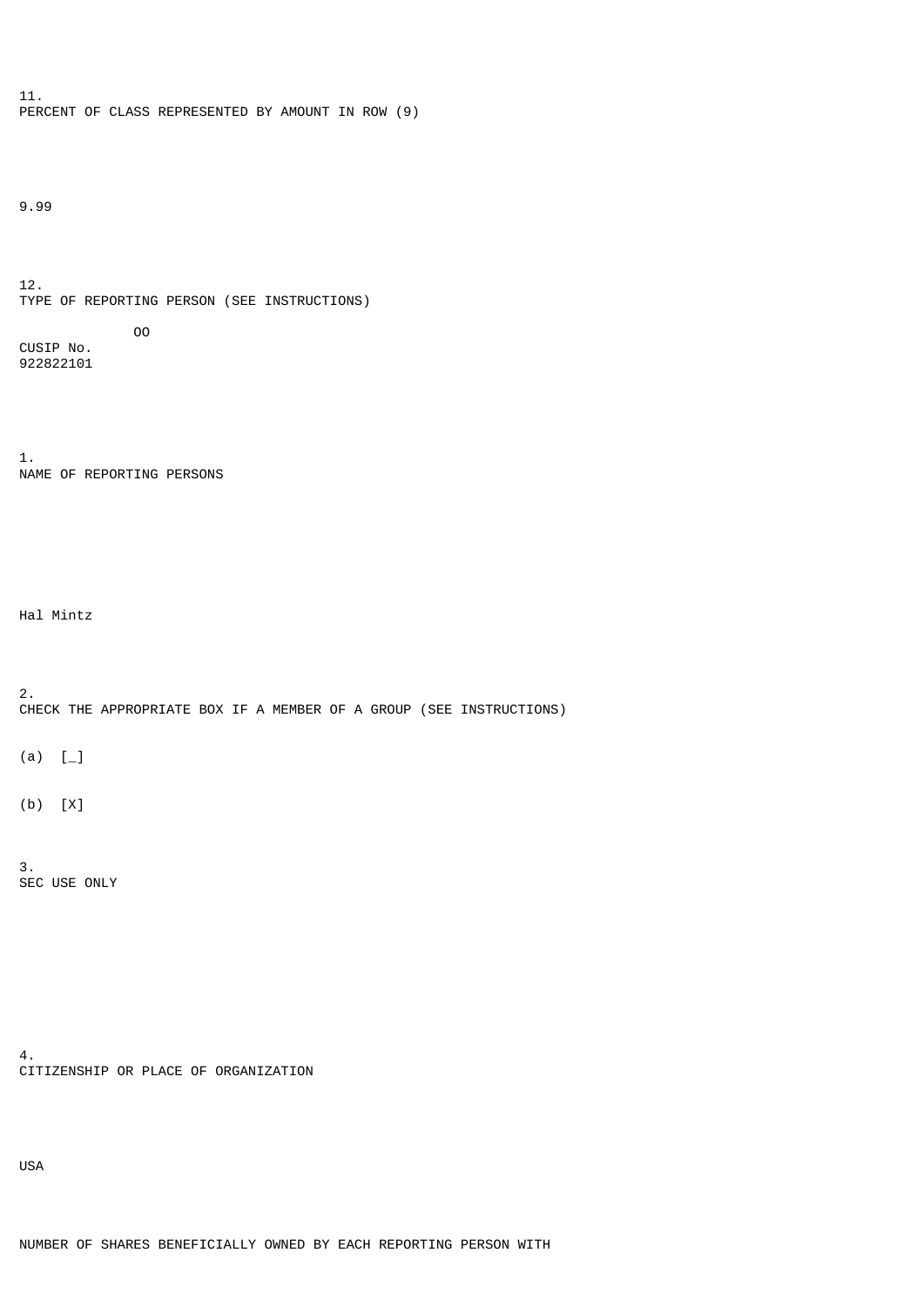5. SOLE VOTING POWER

 $\Theta$ 

6. SHARED VOTING POWER

1,208,842

7. SOLE DISPOSITIVE POWER

 $\Theta$ 

8. SHARED DISPOSITIVE POWER

1,208,842

9. AGGREGATE AMOUNT BENEFICIALLY OWNED BY EACH REPORTING PERSON

1,208,842

10. CHECK BOX IF THE AGGREGATE AMOUNT IN ROW (9) EXCLUDES CERTAIN SHARES (SEE INSTRUCTIONS)

 $[-]$ 

11. PERCENT OF CLASS REPRESENTED BY AMOUNT IN ROW (9)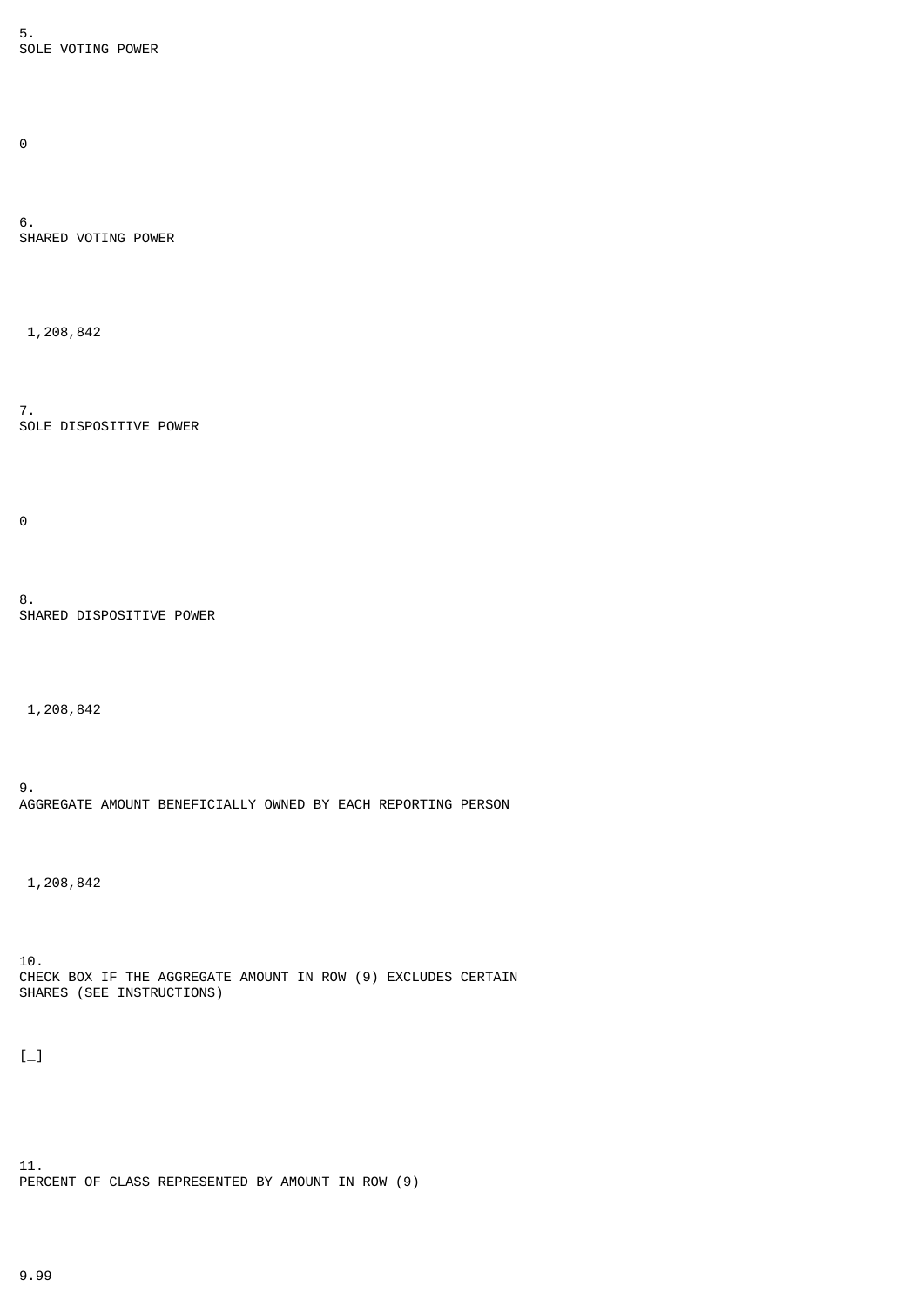12. TYPE OF REPORTING PERSON (SEE INSTRUCTIONS)

## IN?

CUSIP No. 922822101

Item 1. (a). Name of Issuer:

Desert Gateway, Inc.

(b). Address of issuer's principal executive offices:

777 Third Avenue, 22nd Floor, New York, NY, 10017

Item 2. (a). Name of person filing:

Sabby Healthcare Volatility Master Fund, Ltd. Sabby Management, LLC Hal Mintz

(b). Address or principal business office or, if none, residence:

Sabby Healthcare Volatility Master Fund, Ltd. c/o Ogier Fiduciary Services (Cayman) Limited 89 Nexus Way, Camana Bay Grand Cayman KY1-9007 Cayman Islands

Sabby Management, LLC 10 Mountainview Road, Suite 205 Upper Saddle River, New Jersey 07458

Hal Mintz c/o Sabby Management, LLC 10 Mountainview Road, Suite 205 Upper Saddle River, New Jersey 07458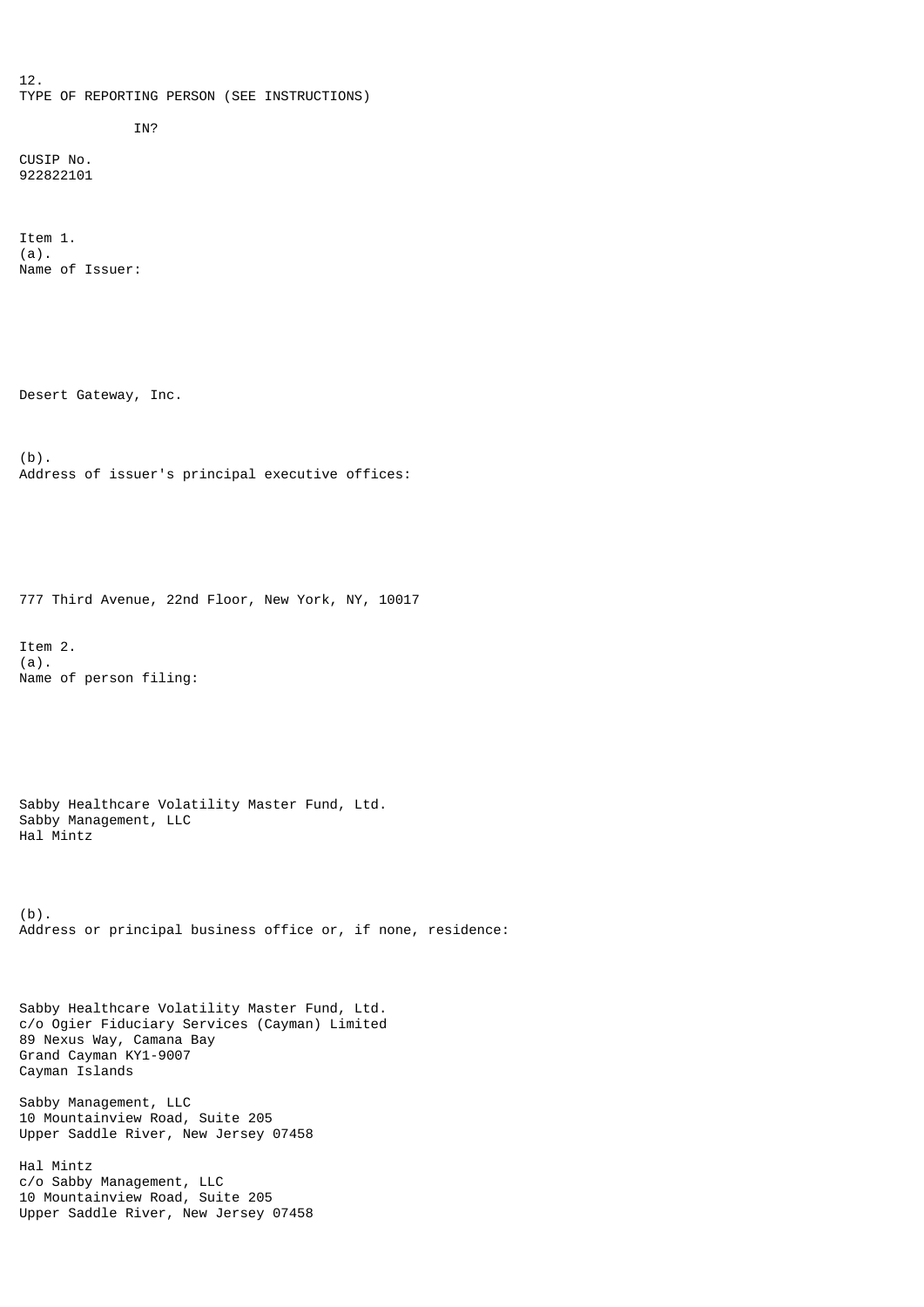```
Sabby Healthcare Volatility Master Fund, Ltd. - Cayman Islands
Sabby Management, LLC - Delaware, USA
Hal Mintz - USA
(d).
Title of class of securities:
Common stock (the Common Stock), par value $0.001
(e).
CUSIP No.:
922822101
Item 3.
If This Statement is filed pursuant to Section 240.13d-1(b) or
240.13d-2(b), or (c), check whether the person filing is a
(a)
\left[\begin{matrix} -1 \end{matrix}\right]Broker or dealer registered under section 15 of the Act (15 U.S.C. 78o).
(b)
\lbrack -]Bank as defined in section 3(a)(6) of the Act (15 U.S.C. 78c).
(c)\lceil \_Insurance company as defined in section 3(a)(19) of the Act (15 U.S.C.
78c).
(d)
\left[\begin{matrix} -1 \end{matrix}\right]Investment company registered under section 8 of the Investment Company
Act of 1940 (15 U.S.C. 80a-8).
(e)
\left[\begin{smallmatrix}1\\1\end{smallmatrix}\right]An investment adviser in accordance with Section 240.13d-1(b)(1)(ii)(E);
(f)
[-]An employee benefit plan or endowment fund in accordance with Section
240.13d-1(b)(1)(ii)(F);
```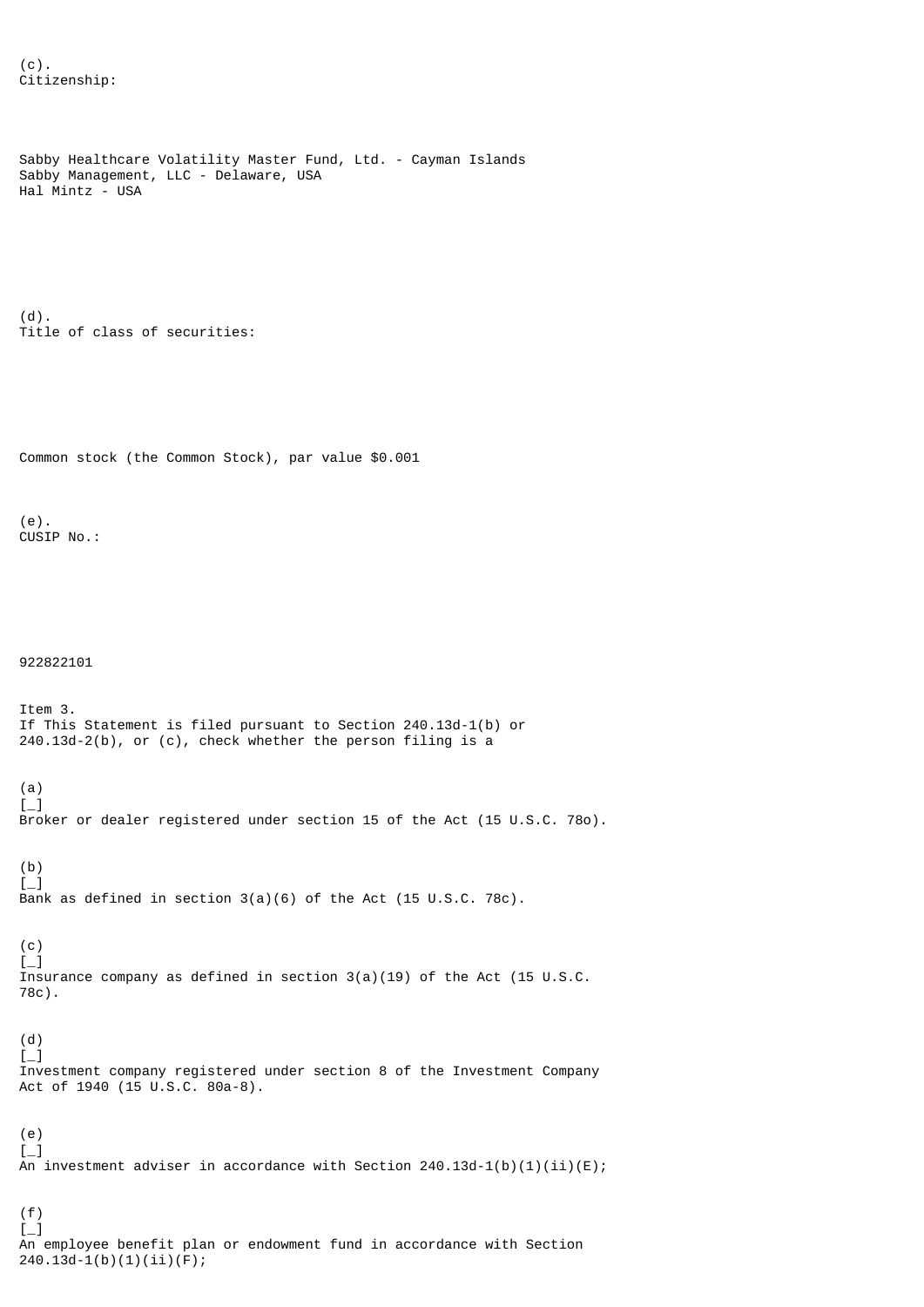(g)  $\left[\begin{smallmatrix}1\\1\end{smallmatrix}\right]$ A parent holding company or control person in accordance with Section  $240.13d-1(b)(1)(ii)(G);$ (h)  $[-]$ A savings association as defined in Section 3(b) of the Federal Deposit Insurance Act (12 U.S.C.1813); (i)  $[-]$ A church plan that is excluded from the definition of an investment company under section  $3(c)(14)$  of the Investment Company Act of 1940 (15 U.S.C. 80a-3); (j)  $[-]$ A non-U.S. institution in accordance with Section  $240.13d-1(b)(1)(ii)(J);$ (k)  $\left[\begin{smallmatrix}1\\1\end{smallmatrix}\right]$ Group, in accordance with Section 240.13d-1(b)(1)(ii)(K). If filing as a non-U.S. institution in accordance with Section  $240.13d-1(b)(1)(ii)(J)$ , please specify the type of institution: Item 4. Ownership. Provide the following information regarding the aggregate number and percentage of the class of securities of the issuer identified in Item 1. (a) Amount beneficially owned: Sabby Healthcare Volatility Master Fund, Ltd. - 1,208,842 Sabby Management, LLC - 1,208,842 Hal Mintz - 1,208,842 (b) Percent of class: Sabby Healthcare Volatility Master Fund, Ltd. - 9.99% Sabby Management, LLC - 9.99% Hal Mintz - 9.99%

( (c) Number of shares as to which the person has:

Sabby Healthcare Volatility Master Fund, Ltd.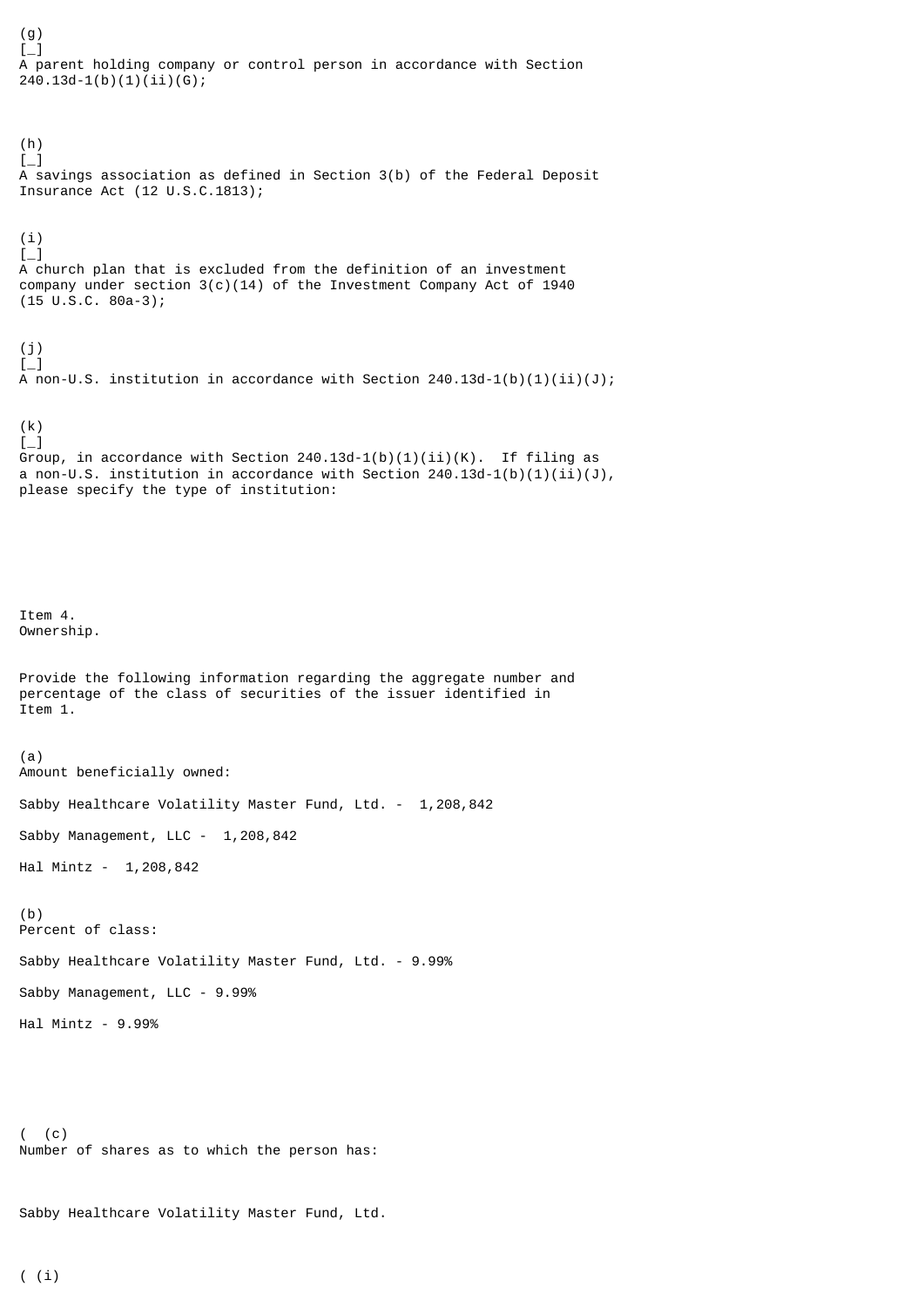```
\Theta,
( (ii)
Shared power to vote or to direct the vote
 1,208,842
,
( (iii)
Sole power to dispose or to direct the disposition of
\Theta,
( (iv)
Shared power to dispose or to direct the disposition of
 1,208,842
..
Sabby Management, LLC
   (i)
Sole power to vote or to direct the vote
\Theta,
( (ii)
Shared power to vote or to direct the vote
 1,208,842
,
( (iii)
Sole power to dispose or to direct the disposition of
\Theta,
```
Sole power to vote or to direct the vote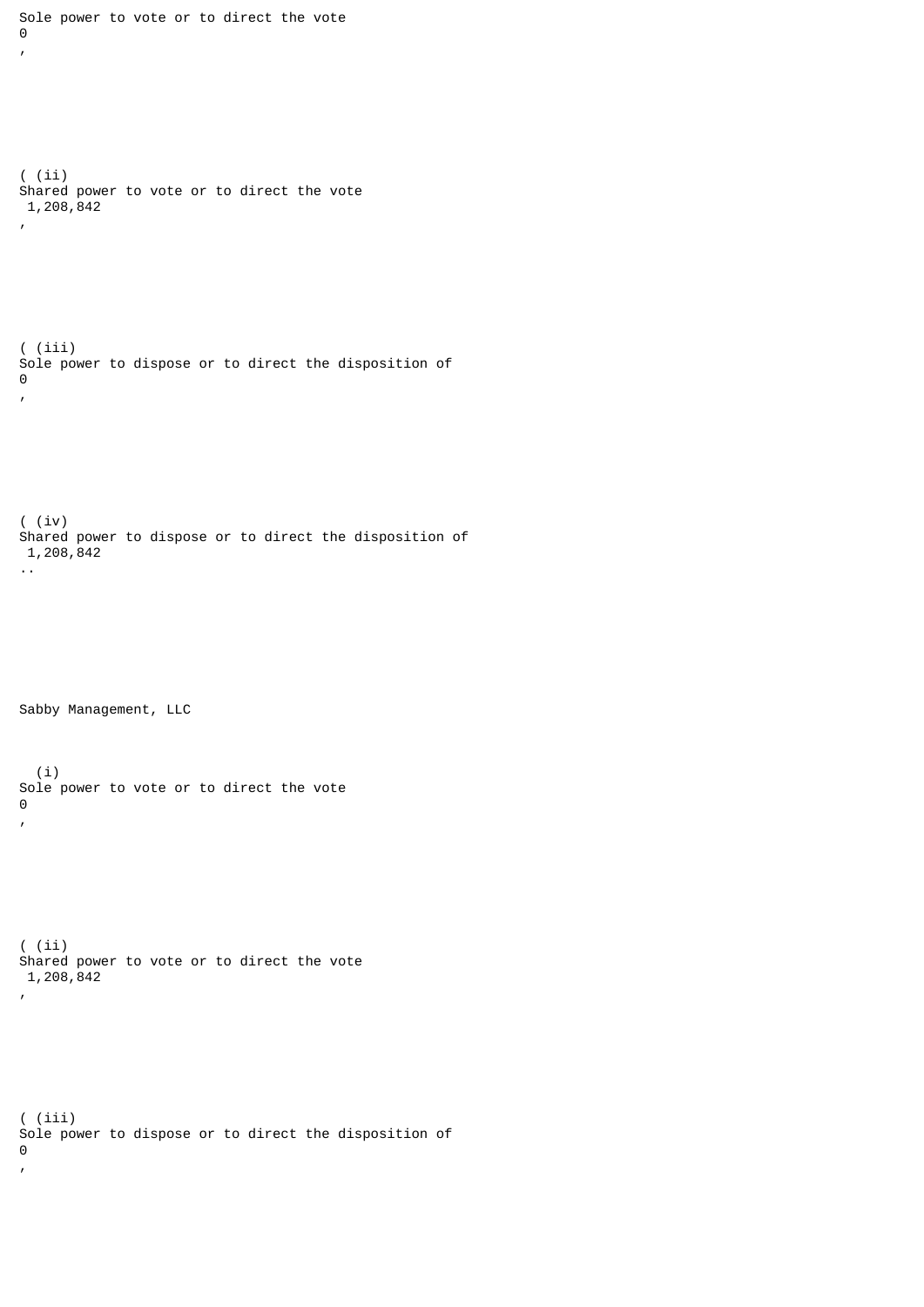( (iv) Shared power to dispose or to direct the disposition of 1,208,842 .. Hal Mintz ( (i) Sole power to vote or to direct the vote  $\Theta$ , ( (ii) Shared power to vote or to direct the vote 1,208,842 , ( (iii) Sole power to dispose or to direct the disposition of  $\boldsymbol{\Theta}$ , ( (iv) Shared power to dispose or to direct the disposition of 1,208,842 .. As calculated in accordance with Rule 13d-3 of the Securities Exchange Act of 1934, as amended, (i) Sabby Healthcare Volatility Master Fund, Ltd. beneficially owns 1,208,842 shares of the Issuer's common stock (Common Stock), representing approximately 9.99% of the Common Stock, and (ii) Sabby Management, LLC and Hal Mintz each beneficially own 1,208,842 shares of the Common Stock, representing approximately 9.99% of the Common Stock. Sabby Management, LLC and Hal Mintz do not directly own any shares of Common Stock, but each indirectly owns 1,208,842 shares of Common Stock. Sabby Management, LLC, a Delaware limited liability company, indirectly owns 1,208,842 shares of Common Stock because it serves as the investment manager of Sabby Healthcare Volatility Master Fund. Mr. Mintz indirectly owns 1,208,842 shares of Common Stock in his capacity as manager of Sabby Management, LLC.

Item 5. Ownership of Five Percent or Less of a Class.

If this statement is being filed to report the fact that as of the date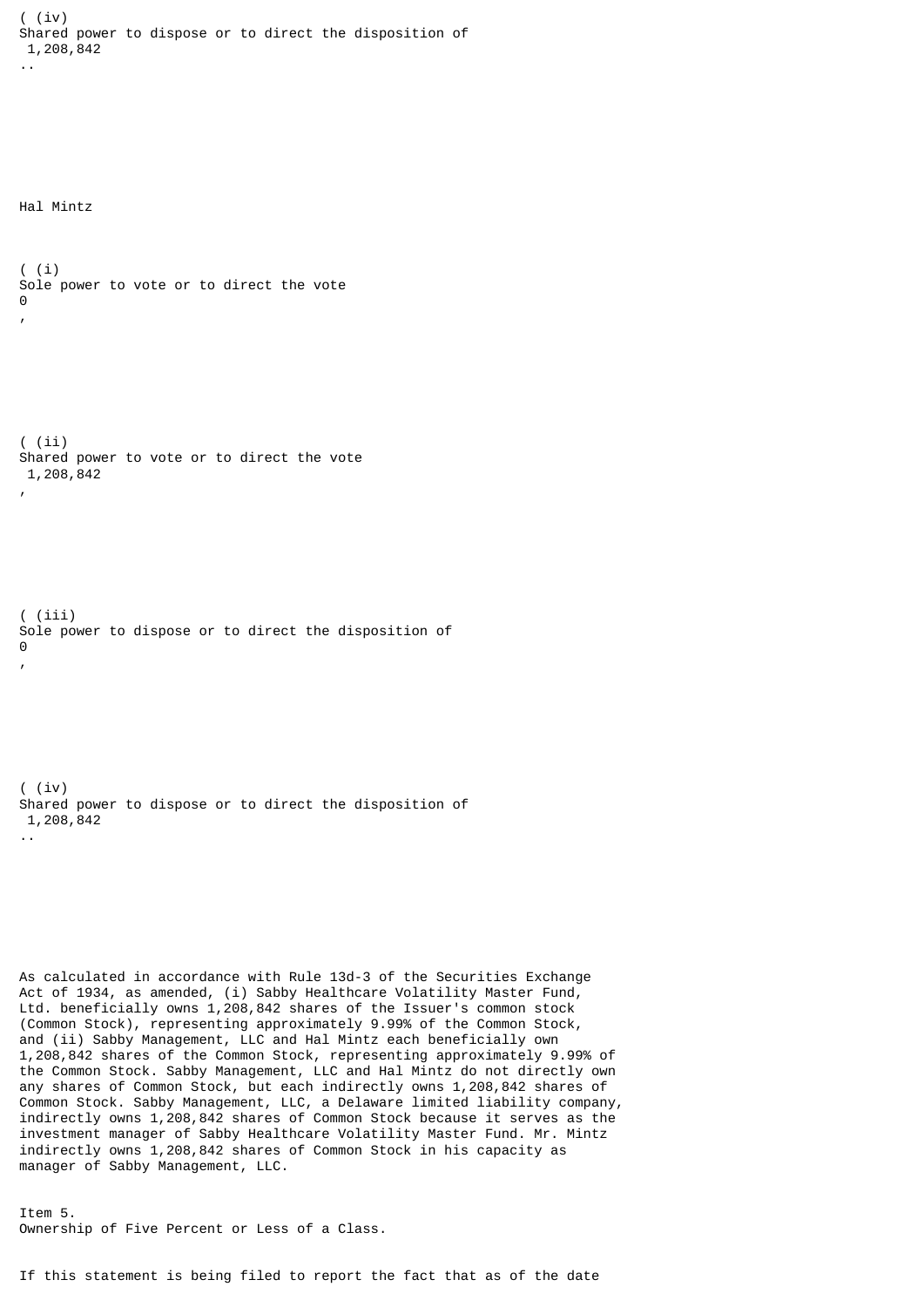hereof the reporting person has ceased to be the beneficial owner of more than five percent of the class of securities, check the following [\_].

? Item 6. Ownership of More Than Five Percent on Behalf of Another Person.

Not applicable

Item 7. Identification and Classification of the Subsidiary Which Acquired the Security Being Reported on by the Parent Holding Company or Control Person.

Not applicable

Item 8. Identification and Classification of Members of the Group.

Not applicable

Item 9. Notice of Dissolution of Group.

Not applicable

? Item 10. Certification.

By signing below I certify that, to the best of my knowledge and belief, the securities referred to above were not acquired and are not held for the purpose of or with the effect of changing or influencing the control of the issuer of the securities and were not acquired and are not held in connection with or as a participant in any transaction having that purpose or effect.

SIGNATURE

?

 After reasonable inquiry and to the best of my knowledge and belief, I certify that the information set forth in this statement is true, complete and correct.

February 12, 2013